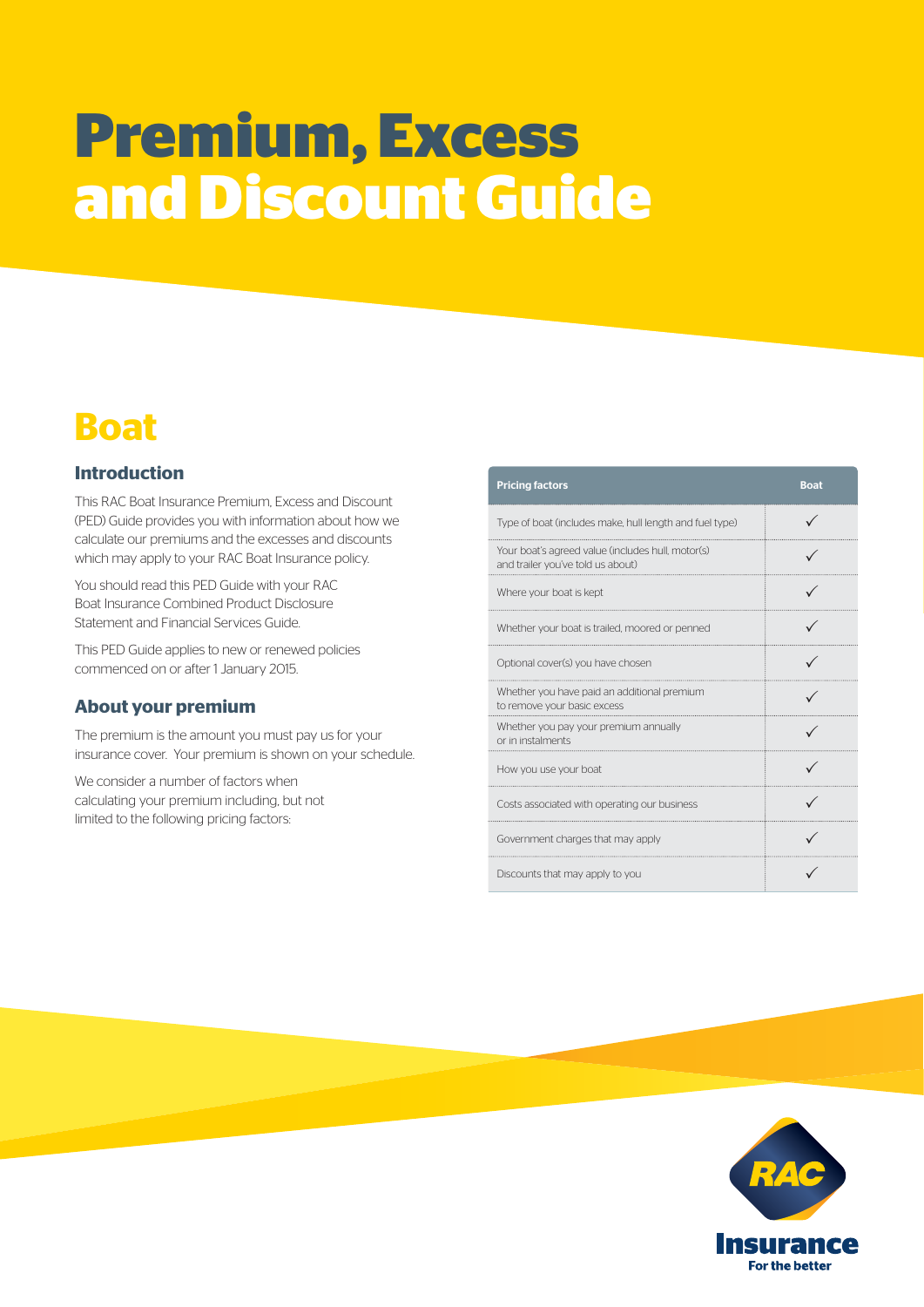We may use some or all of these factors to derive your premium.

All insurance risks are not the same and so the combination of factors used and relevance they have in the overall premium will differ for each risk.

We determine your boat's agreed value at the commencement of your cover and may review it at the beginning of each subsequent period of insurance. The agreed value is shown on your schedule and while it may change at renewal, it does not change during the period of insurance.

When you renew your insurance your premium is likely to change, even if your personal circumstances have not. This is because the premium you pay is also affected by the cost of claims we have paid, or expect to pay, to other members and updated data we have available to calculate your premium.

#### **Cancellation charge**

If you cancel your policy during the period of insurance, a cancellation charge of 10% of the unused premium will be applied.

#### **Credit card charges**

We do not charge a merchant fee when you pay your premium or your excess by credit card.

#### **GST and government charges**

Your RAC Boat Insurance is subject to Goods and Services Tax (GST) and government charges (insurance duty) as shown below. The amount payable in GST and government charges for any given year is shown on your schedule.

| <b>GST and government charges</b> | <b>Amount</b> |
|-----------------------------------|---------------|
|                                   | 10%           |
| Insurance duty                    | 10%           |

#### **Instalment charges**

If you pay your premium by instalments a 10% premium loading will apply. This amount is included in the premium shown on your schedule.

#### **Other fees and charges**

No refund or request for payment will be made if:

- » Your policy is changed or cancelled and the premium refund or premium payable is less than \$10.
- » You make an under or overpayment to us of less than \$10.

# **Excess**

An excess is the amount you may be required to pay towards any claim.

The amount and types of excess applicable to your policy are shown on your schedule. You may have to pay more than one excess depending on the circumstances of your claim.

#### **When an excess does not apply**

You may not have to contribute an excess towards your claim provided:

- » You can satisfy us that the incident was solely the fault of the other person (not the person in charge of your boat at the time of the incident).
- » You provide us with the 'at fault' person's name, boat registration number and contact details.

We will make a determination of fault after we are in possession of all the relevant facts and our determination will be final and binding upon you.

#### **Basic excess**

For boats up to and including \$50,000 agreed value, you will be asked to pay this amount when you claim on your policy, unless you have paid an additional premium to remove it, based on the type of boat you have insured, how it is kept and its agreed value.

| <b>Boat type</b>     | <b>Trailed</b><br>and stored | Moored<br>or penned |
|----------------------|------------------------------|---------------------|
| Runabout             | nil                          | n/a                 |
| Powerboat            | nil                          |                     |
| Windsurfer/sailboard | \$100                        | n/a                 |
| Ski Boat             | \$150                        | \$150               |
| Monohull yacht       | \$100                        | 11 N                |
| Multihull yacht      |                              |                     |